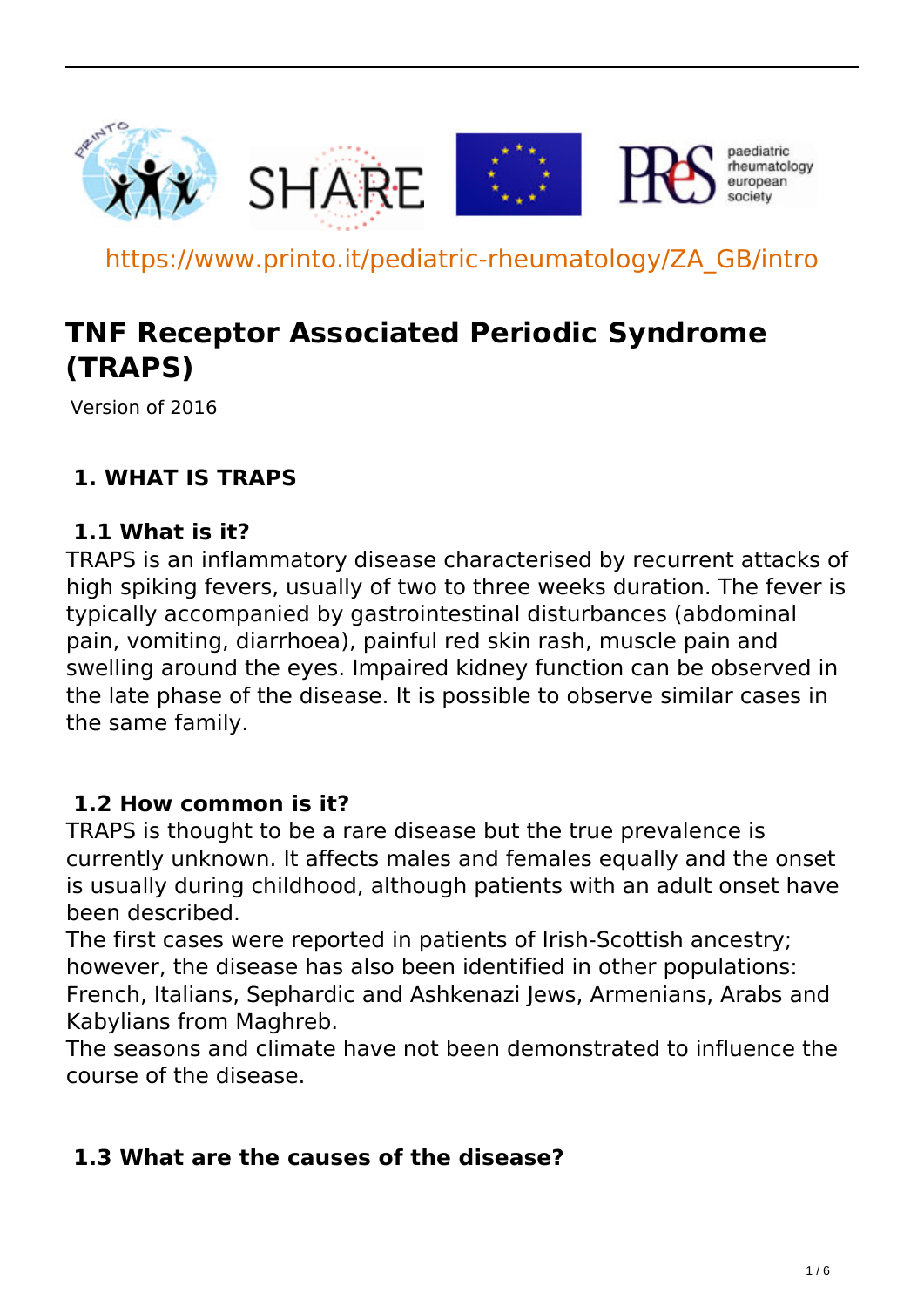TRAPS is due to an inherited anomaly of a protein (Tumour Necrosis Factor Receptor I [TNFRI]), which leads to an increase of the patient's normal acute inflammatory response. TNFRI is one of the cellular receptors specific for a potent inflammatory circulating molecule known as tumour necrosis factor (TNF). The direct link between the alteration of the TNFRI protein and the severe recurrent inflammatory state observed in TRAPS has not been completely identified yet. Infection, injury or psychological stress may trigger the attacks.

# **1.4 Is it inherited?**

TRAPS is inherited as an autosomal dominant disease. This form of inheritance means the disease is transmitted by one of the parents who has the disease and carries an abnormal copy of TNFRI gene. All individuals have 2 copies of all genes; hence, the risk of an affected parent transmitting the mutated copy of the gene TNFRI to each child is 50%. De novo (new) mutation may also occur; in such cases, neither parent has the disease and neither carries a mutation of the TNFRI gene but disruption of TNFRI gene appears at the child's conception. In this case, the risk of another child developing TRAPS is random.

# **1.5 Why does my child have the disease? Can it be prevented?**

TRAPS is an inherited disease. A person who carries the mutation may or may not exhibit the clinical symptoms of TRAPS. The disease cannot currently be prevented.

# **1.6 Is it infectious?**

TRAPS is not an infectious disease. Only genetically-affected individuals develop the disease.

# **1.7 What are the main symptoms?**

The main symptoms are recurrent attacks of fever typically lasting two or three weeks but sometimes of shorter or longer duration. These episodes are associated with chills and intense muscle pain involving the trunk and the upper limbs. The typical rash is red and painful, corresponding with underlying inflammation of the skin and muscle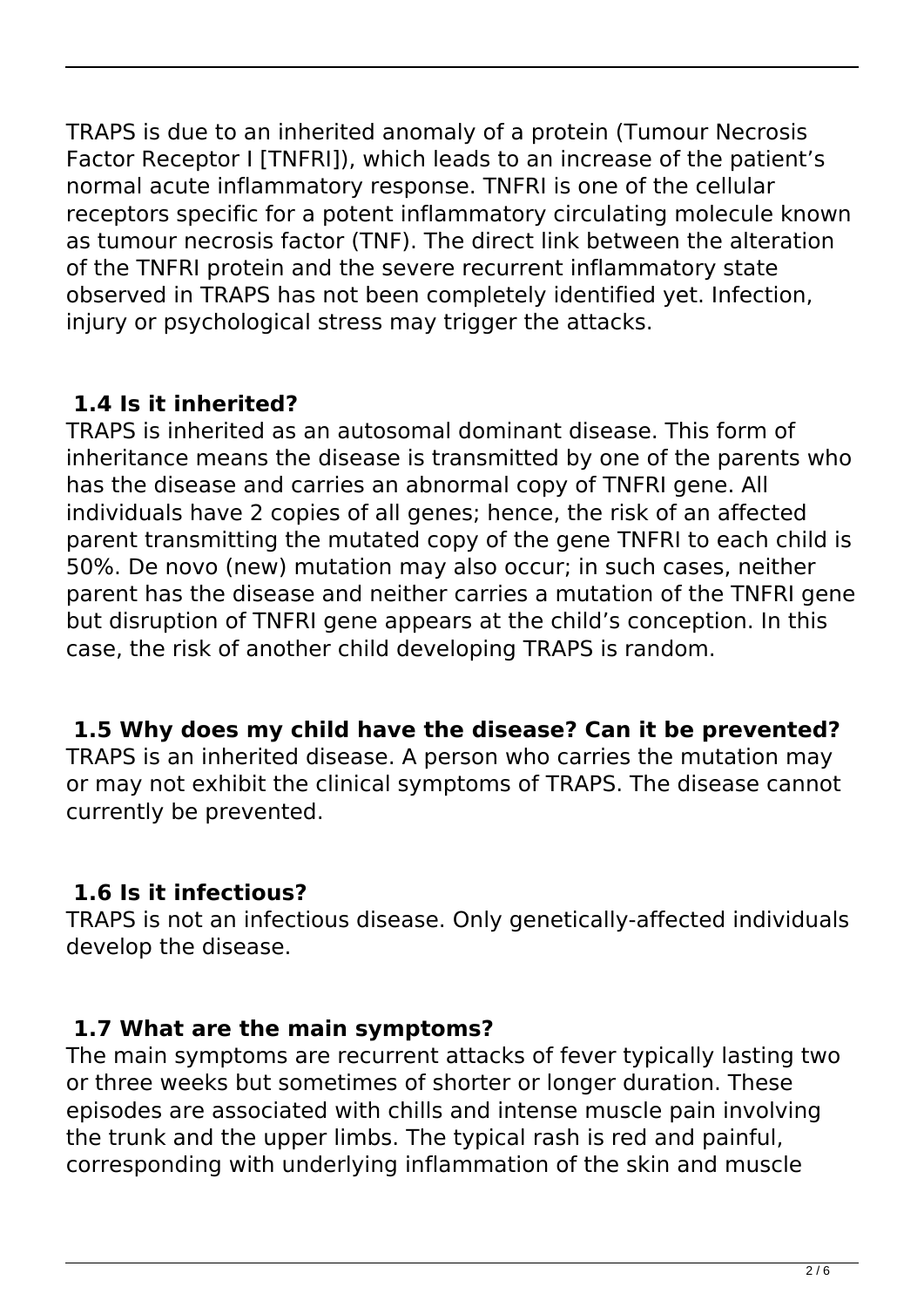area.

Most patients experience a sensation of deep cramping muscle pain at the onset of attacks that gradually increases in intensity and begins to migrate to other parts of the limbs, followed by the appearance of a rash. Diffuse abdominal pain with nausea and vomiting are common. Inflammation of the membrane covering the front of the eye (the conjunctiva) or swelling around the eyes is characteristic of TRAPS, although this symptom can be observed in other diseases. Chest pain due to inflammation of the pleura (the membrane surrounding the lungs) or of the pericardium (the membrane surrounding a joint) is also reported.

Some patients, especially in adulthood, have a fluctuating and subchronic disease course, characterised by flares of abdominal pain, joint and muscle aches, ocular manifestations with or without fever and a persistent elevation of laboratory parameters of inflammation. Amyloidosis is the most severe long-term complication of TRAPS, occurring in 14% of patients. Amyloidosis is due to tissue deposition of a circulating molecule produced during inflammation, called serum amyloid A. Renal deposition of amyloid A leads to the loss of a large amount of proteins in the urine and progresses to renal failure.

# **1.8 Is the disease the same in every child?**

TRAPS presentation varies from one patient to another in terms of the duration of each attack and the duration of symptom-free periods. The combination of the main symptoms is also variable. These differences may be explained in part by genetic factors.

# **2. DIAGNOSIS AND TREATMENT**

# **2.1 How is it diagnosed?**

An expert physician will suspect TRAPS on the basis of clinical symptoms identified during a physical examination and a family medical history.

Several blood analyses are useful for detecting inflammation during the attacks. The diagnosis is confirmed only by genetic analysis providing evidence of mutations.

Differential diagnoses are other conditions presenting with recurrent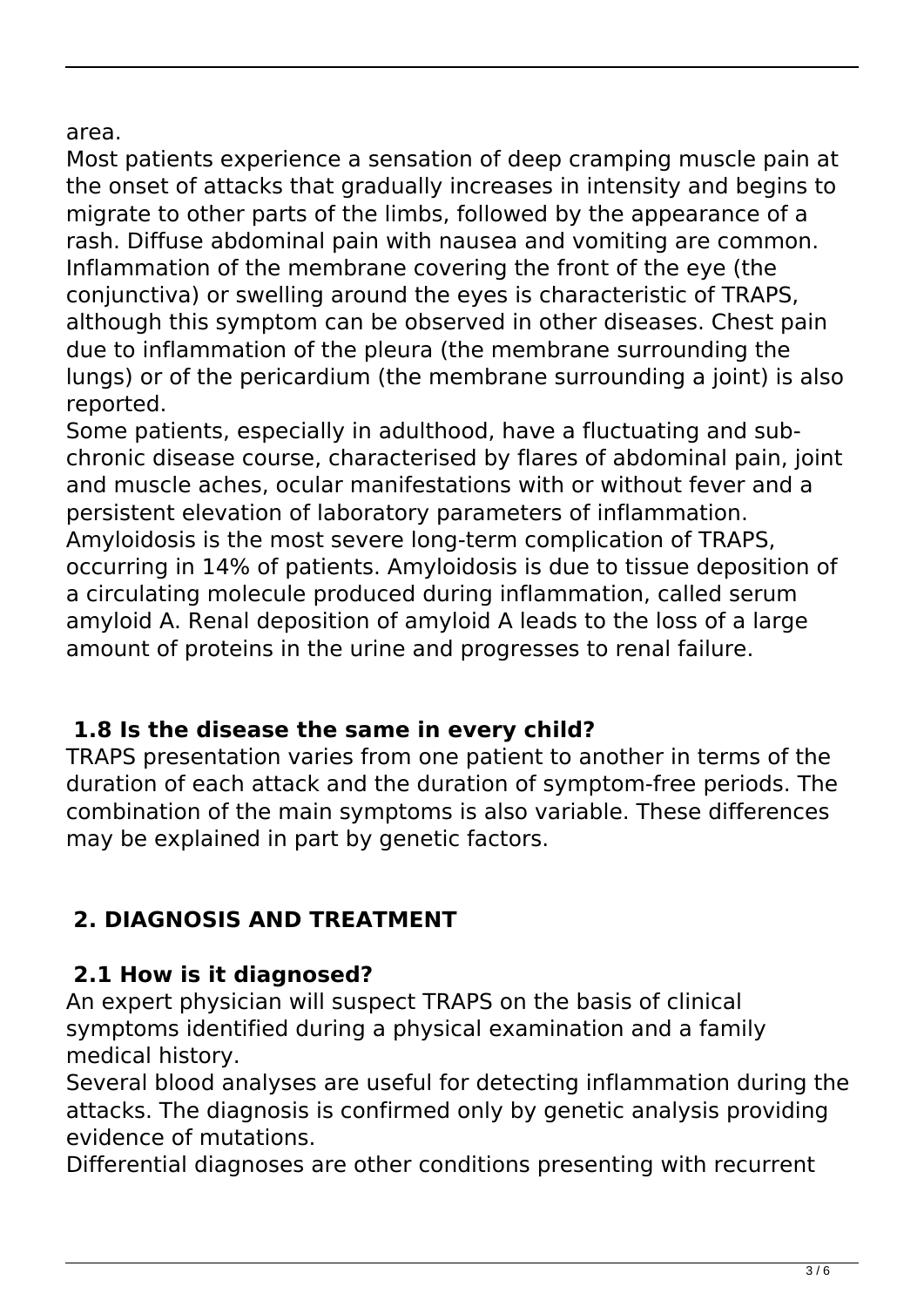fever, including infections, malignancies and other inflammatory chronic diseases, including other autoinflammatory diseases, such as Familial Mediterranean Fever (FMF) and Mevalonate Kinase Deficiency (MKD).

# **2.2 Which examinations are needed?**

Laboratory tests are important in diagnosing TRAPS. Tests such as erythrocyte sedimentation rate (ESR), CRP, serum Amyloid A protein (SAA), whole blood count and fibrinogen are important during an attack to assess the extent of inflammation. These tests are repeated after the child becomes symptom-free to observe if the results are back to or near normal.

A sample of urine is also tested for the presence of protein and red blood cells. There may be temporary changes during attacks. Patients with amyloidosis will exhibit persistent levels of protein in urine tests. Molecular analysis of the TNFRI gene is performed in specialised genetic laboratories.

# **2.3 What are the treatments?**

To date, no treatment exists to prevent or cure the disease. Nonsteroidal anti-inflammatory drugs (NSAIDs such as ibuprofen, naproxen or indomethacin) help to relieve symptoms. High dose corticosteroids are often effective but sustained use may lead to serious side effects. Specific blockade of the inflammatory cytokine TNF with the soluble TNF receptor (etanercept) has been shown to be an effective treatment in some patients for the prevention of fever attacks. Conversely, the use of monoclonal antibodies against TNF has been associated with an exacerbation of the disease. Recently a good response to a drug blocking another cytokine (IL-1) has been reported in some children affected with TRAPS.

# **2.4 What are the side effects of drug therapy?**

Side effects depend on the drug that is used. NSAIDs can give rise to headaches, stomach ulcers and kidney damage. Corticosteroids and biologic agents (TNF and IL-1 blockers) increase susceptibility to infections. In addition, corticosteroids may cause a wide variety of side effects.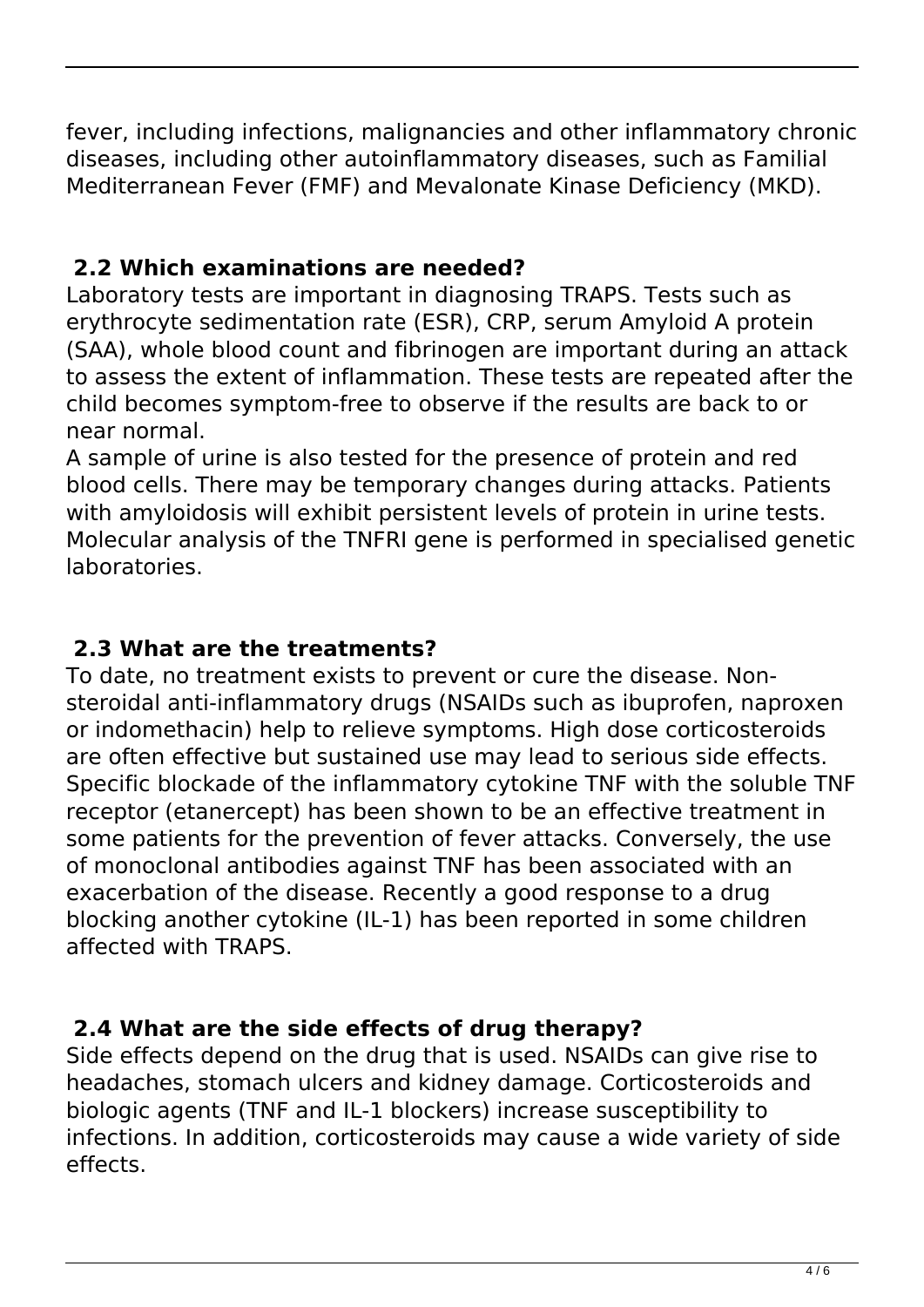#### **2.5 How long should treatments last?**

Due to the rather small number of patients treated with anti-TNF and anti-IL-1, it is not entirely clear whether it is better to treat each new fever attack as it occurs or to treat continuously and if so, for how long.

#### **2.6 What about unconventional or complementary therapies?**

There are no published reports of effective complementary remedies.

#### **2.7 What kind of periodic check-ups are necessary?**

Patients being treated should have blood and urine tests at least every 2-3 months.

#### **2.8 How long will the disease last?**

TRAPS is a life-long disease, although fever attacks may decrease in intensity with age and a more chronic and fluctuating course may be observed. Unfortunately, this evolution does not prevent the possible development of amyloidosis.

#### **2.9 Is it possible to recover completely?**

No, because TRAPS is a genetic disease.

# **3. EVERYDAY LIFE**

#### **3.1 How might the disease affect the child and the family's daily life?**

Frequent and long-lasting attacks disrupt normal family life and may interfere with a parent's or patient's job. There is often considerable delay before the correct diagnosis is made, which may give rise to parental anxiety and sometimes to unnecessary medical investigations.

# **3.2 What about school?**